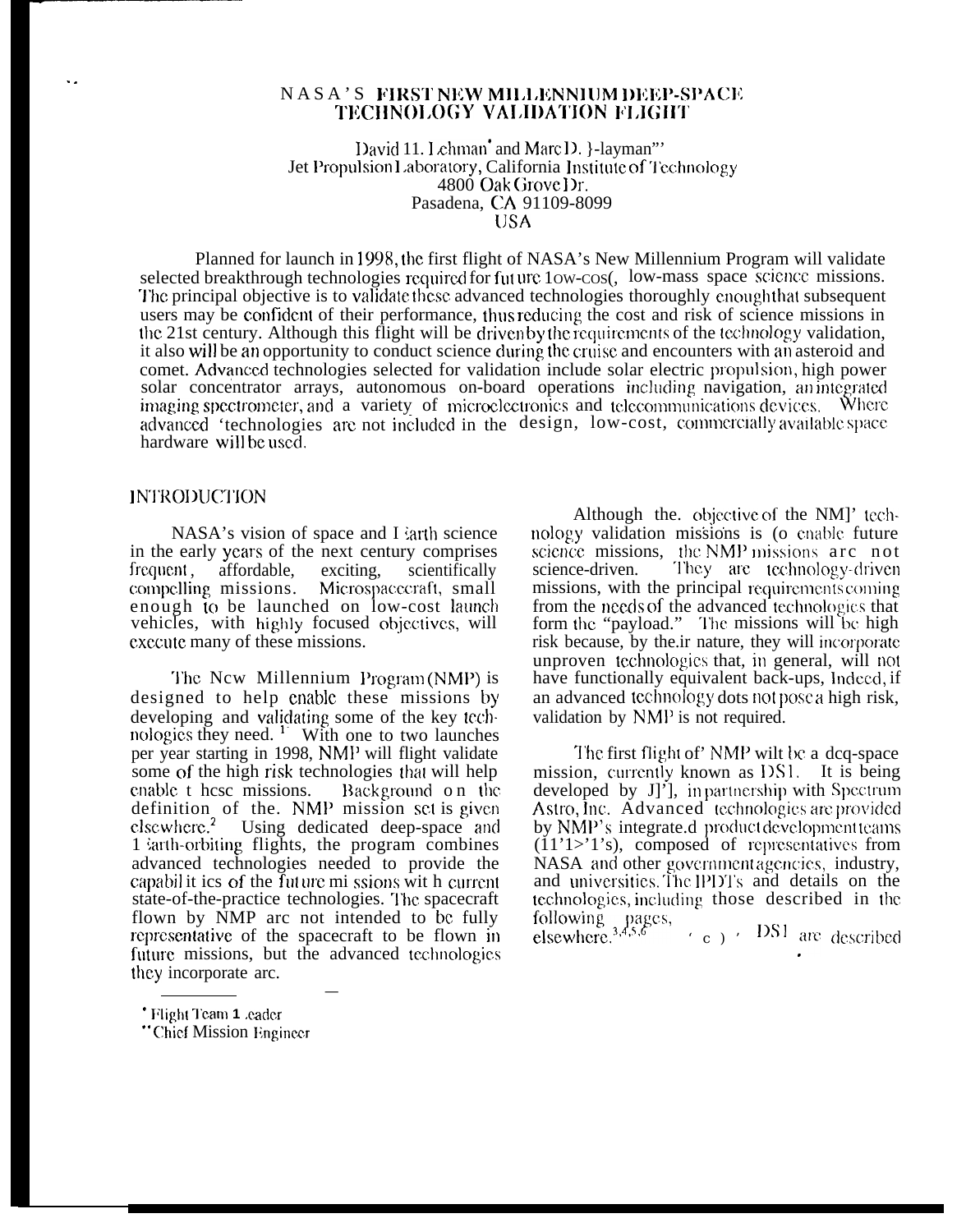# IDS 1 ADVANCED TECHNOLOGIES

. . ,,

> Sixteen advanced technologies are under consideration for  $DS 1$ . These have been selected on the. basis of how relevant they mc to 2.1stccntury science missions, how revolutionary they are, and how much the risk of their subsequent use is reduced by validating them in flight. addition, more practical issues such as schcdulc, likelihood of funding, and compatibility with the basic DS 1 mission contributed to their selection. Each technology is a milestone on one of the tcchnolog y roadmaps dcvclopcd by the 11'11'1's.

> Once the technologies arc selected as  $1$   $\overline{\smash{)}\textrm{S1}}$ candidates, they are grouped into three categories according to how the mission dcpemds on thcm. '1'hc primary purpose of including any tcchno]ogy is, of course, to validate it, but the functional capability some provide to I )S 1 make them indispensable to this mission, while others arc less critical.

> • Category 1 technologies arc essential to conducting the mission. Without them, the basic profile of the planned technology validation mission will require major redesign. If one. of these tcchno]ogics dots not pass its readiness gates, thus leading to its removal from the flight, a significant change in the. mission will rc.suit. As an example, the inclusion of solar electric propulsion as the primary propulsion system necessitates a low-thrust trajectory. If this technology is not included in the flight, it will require a fundamental redesign of the mission.

> • Category I 1 technologies provide a capability that, while critical for the mission, could be offered by an existing tcchno]ogy that does not require a ncw development. Thus, if one of these technologies fails to be ready for the flight, a substitute can be fount] that prevents the mission from undergoing a major redesign. Clearly some redesign will be necessary, but the capability lost with the removal of the advanced technology will not be irrcplaccablc.

> • Category III technologies are. not required for the execution of the mission, although "they may bc enhancing. If the technology is not ready for flight, its removal will not require the substitution of another technology m rcplacc lost functionality; the mission can be conducted without the lost capability. These technologies will be critical for future science missions, but, in contrast to the

Category I and II technologies, the functionality they provide will not bc enabling for 1>S 1.

The DS 1 advanced technologies and their classification into the categories described, are. listed in Table 1. Overviews of some of the order in which they appear in the table. **.—**

| technologies are given in the next section in the<br>order in which they appear in the table. |          |
|-----------------------------------------------------------------------------------------------|----------|
| DS 1 Ad vanced '1 echnology                                                                   | Category |
| Solar electric propulsion                                                                     |          |
| Solar concentrator array                                                                      |          |
| Integrated camera/spectrometer                                                                |          |
| Integrated space physics package                                                              | Ш        |
| Autonomous remote agent                                                                       | Н        |
| Autonomous optics] navigation                                                                 | Н        |
| Small deep-space transponder                                                                  | I        |
| Composite high gain antenna                                                                   | Н        |
| Beacon mode operations                                                                        | 111      |
| 3D stack processor                                                                            | П        |
| Ka-band solid state power amplifier                                                           | Ш        |
| Tiny exciter                                                                                  | Ш        |
| Power high density interconnect                                                               | ЛH       |
| Power activation and switching<br>module                                                      | Ш        |
| Low power electronics                                                                         | Ш        |
| Multifunctional structure                                                                     |          |

Table 1. DS 1 Advanced Technologies.

1 lath of these technologies must pass three. future gates before final inclusion on DS1 can be assured. A technology readiness review (TRR) will be conducted to assess the status of the development and the cost required to deliver it on time for integration. Plans for testing the technology on the ground and validating it in flight will be covered at the  $TRR$  as WC]. At the Key Technology Hard ware/Soft ware 1 )cmonstrat ion, each technology will be required to demonstrate its performance to show that it is meeting its design objectives and is on schedule for providing the intended capability. Finally, a Subsystem 1 Iardwarc/Software . Demonstration will aid in establishing whether the technology performs as required and wi II be ready for delivery.

The success  $\overline{Of}$  DS 1 depends upon determining how well any of these technologies will work on future missions. If an advanced technology product fails on  $DS 1$ , even if it leads to the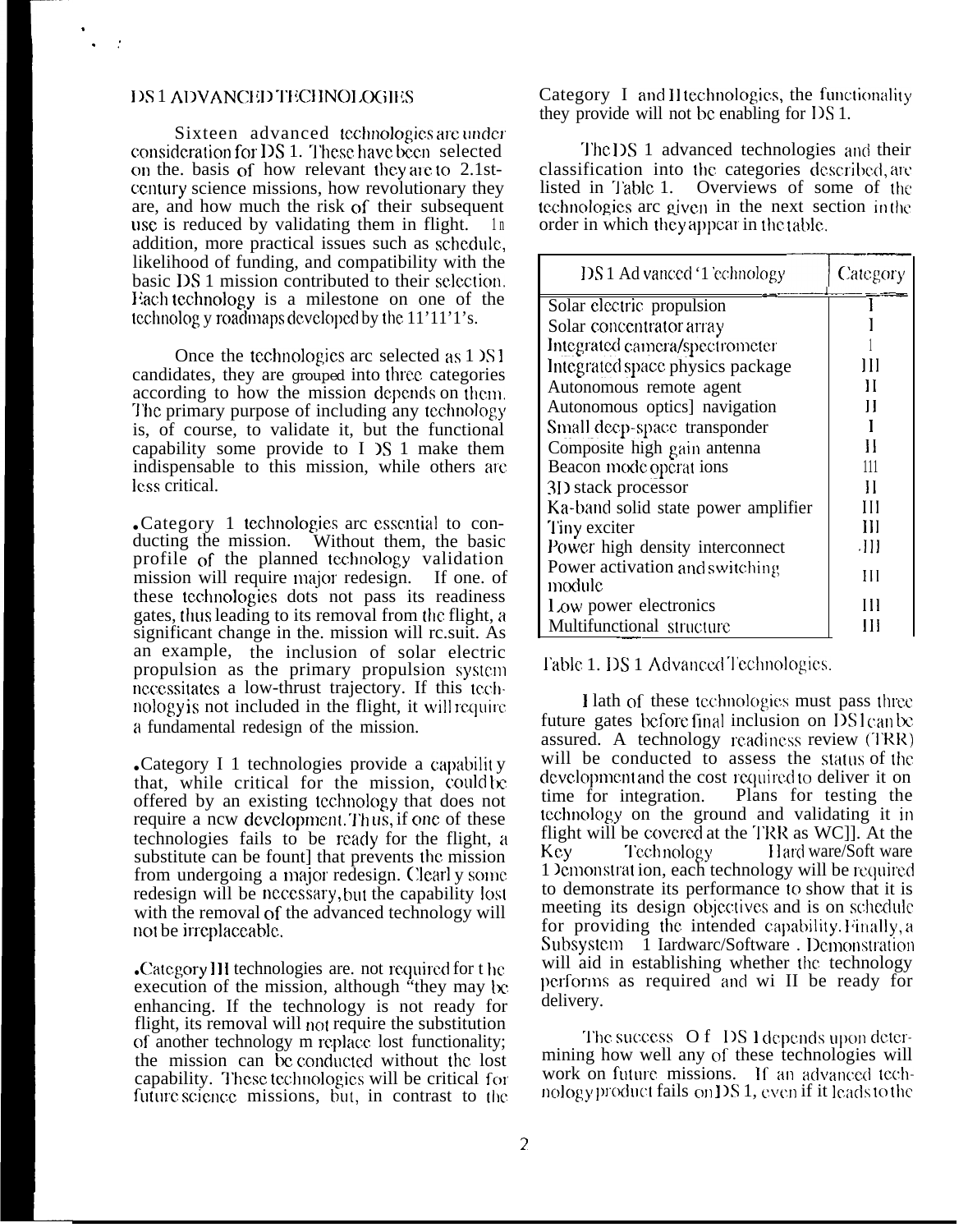termination of the mission, as long as the failure can be diagnosed, the objective of validating the technology will be accomplished. 1 f DS1could prove that an advanced technology is not appropriate for future missions, that is a valuable result. This information would achieve the goal of reducing the cost and risk to candidate future users of the technology. Of course, it is likely that such a determination would lead to modifications to the implementation of the technology, thus restoring its potential value to futur : space science missions.

### TEC INOLOGY OVERVIEW

Overviews of some of the technologies that play key roles in DS 1 follow. The mission in whit i these technologies will be validated is discussed in the next section. Further details on all technologies are given in IPDT overviews<sup>3,4,5,6</sup> and specific references below.

#### Solar electric propulsion

Solar electric propulsion (SEP) offers tremendous mass savings for future deep-space and Earth-orbiting missions with high Av The objective of the NSTAR requirements. (NASA SEP Technology Applications Readiness) program<sup>7</sup>, to validate low-power ion propulsion, fits well with NMP's goals. The joint JPI /Lewis Research Center effort, which was started in November 1992, has been building and ground testing ion propulsion hardware in parallel with building flight hardware for DS 1.

The NSTAR-provided ion propulsion system (II'S) wilt use a hollow cathode to produce electrons to collisionally ionize xenon. The Xc" is electrostatically accelerated through a potential of 1280 V and emitted from the, 30-cm thruster through a molybdenum grid. A separate electron beam is emitted to neutralize the main beam. The spacecraft provides upto 2.5 kW to the 1 PS power processing unit (PPU), and the peak thruster operating power is 2.31 kW. At this power, the thrust is about 90 mN. Throttling is achieved by balancing thruster and Xc feed system parameters at lower power levels, and at the lowest  $PPU$  input, 500" W, the thrust is about 20 mN. The specific impulse decreases from >  $3300$  s at peak power to about  $27(0)$  s at the. minimum throttle level.

Because the purpose of flying NSTAR's 11'S is to validate it for future flights, a diagnostic system will be included. This will aid in quantifying the interactions of the 11'S with the remainder of the spacecraft, including science instruments, and validating models of those interactions. Measurements will include the rate and extent of cent amination around the spacecraft from the Xe<sup>+</sup> plume and the sputtered Mo from the grid, electric and magnetic fields, and the density and energy of electrons and ions in the vicinity of the spacecraft.

#### Solar concentrator array

Ilc.cause. of the high power needs of the 11%, 1 >S1 needs a high power solar array. The Ballistic Missile Defense Organization, working with NASA's Lewis Research Center and Al ; C-Able, wants space validation of its Solar Concentrator with Linear Element - Technology Array  $(SCARIJETH)^8$ , so flying SCARLET on 1  $\Sigma$  1 is mutually beneficial. A 180-W SCARLET 1 array, using similar technology, was included on the MITI:OR commercial experiment platform, which was destroyed in a failed launch in October 1995.

SCARLET uses cylindrical 1 resuel lenses to concentrate sunlight onto GalnP/GaAs/Ge cells arranged in strips with an expected average efficiency of at least 24%. By combining the lenses with a reflector below the cells, a total concentration ratio of 7.5:1 is achieved. With relatively small area actually covered by solar cells then, t hicker cover glass bc.come.s practical, thus greatly reducing the susceptibility to radiation. The pair of arrays will produce 2.6 kW at 1 AU at the beginning of life. Each array comprises four panels that arc folded for launch, and a single-axis gimbal guarantees pointing in the more sensitive longitudinal axis.

#### Integrated camera/spectrometer

1 Jow-mass science instruments clearly are critical for future space science missions. One of the advanced technologies DS1 will validate is the Miniature  $111$ [ egrated Camera-Spectrometer (M. ICAS), conceived and developed by a team from the United States Geological Survey, S SG, Inc., the University of Arizona, and JPL, in one 7-kg package, this derivative of the original f o r a Pluto Integrated Camera concept Spectrometer<sup>9</sup> includes two visible imaging channels, anultraviolet imaging spectrometer, and an infrared imaging spectrometer plus all the thermaland electronic control. All sensors share a single 10-cm-diameter telescope. Two visible detectors, both operating between about 500" and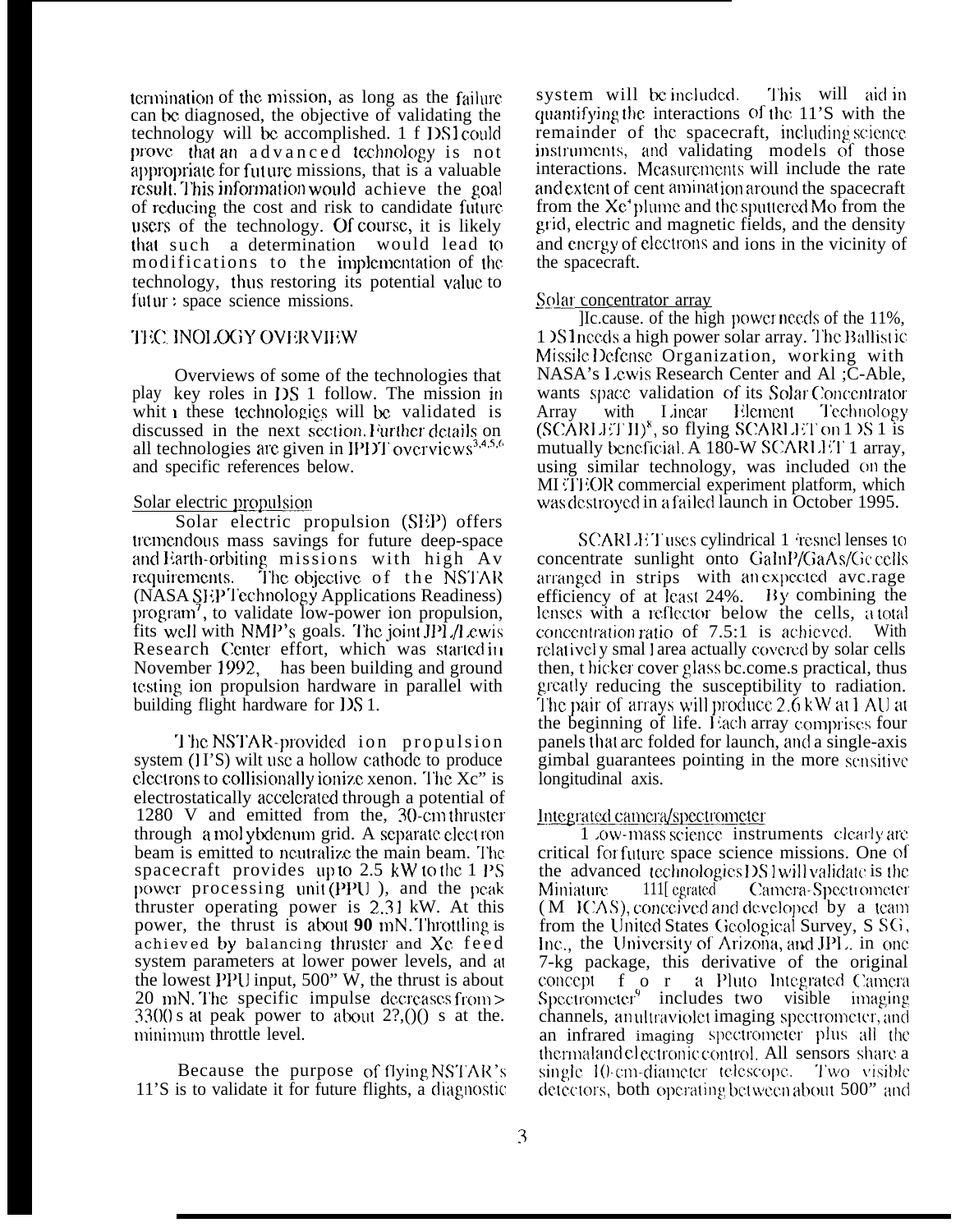**1000** nm, are planned: a CCD and a CMOS active pixel sensor, which includes the timing and control electronics on the chip with the detector. With a field of view of  $0.78^{\circ}$ , each pixel will be 10 μrad. The imaging spectrometers operate in push-broom mode. The UV imaging spectromcter will span  $80$  to 185 nm with 1 nm spectral resolution. The IR will cover the range. from 1300 to 2600 with 7 nm spectral resolution.

MICAS will serve three functions on  $DS1$ . First, as with all the advanced technologies, tests of itspcrformance will establish its applicability to future space science missions. Second, it will collect valuable science data during this mission at the asteroid and comet. Although science is m the primary goal of the mission, returning science<br>data is an important part of the overall demonstration that all technologies arc consistent with a mission that conducts science. Thind, MICAS will be used to gather images for the onboard autonomous optical navigation system (see.) below). Indeed, the MICAS design originally intended for validation on 1)S 1 used an 8-bit analog to digital converter. '1'0 satisfy optical navigation requirements, the design was changed to 12-bits; this provides the important ancillary benefit of improving the performance so that a more useful instrument is validated and thus available to future users.

# Integrated space physics package

1 uture missions will require compact instruments for measurements other than the kinds made by MICAS. Using the same approach of integrating several different measurement capabilities into one low-mass package, the integrated space physics package will serve three. functions on  $DS 1$ . It will validate the design for a suite of space physics instruments in one package.; it will assist in determining the effects of the 11'S on spacecraft surfaces and instruments and the space environment, including interactions with the solar wind; and it will make scientifically interesting mcasurcmcnts during the cruise and the encounter with the comet (and possibly ast croid).  $Indeed, a key demonstration will be that space$ physics measurements can be made from a spacccmft operating with an ion propulsion system to assure fut are u sers that there are no incompat ibilitics.

The 3-kg package on DS 1, to be built by Southwest Research, inc.. and 1 .os Alamos National Laboratory, will measure the energy

spectrum of electrons and ions in the range of  $1$ -30 kcV and perform mass analysis on the ions. It also will determine the till.cc.-(l ir~~c. r~sior~:il plasma distribution over its  $2.8\pi$  st field of view. The instrument may include a microcalorimeter to help understand the plasma/sw-face interactions.

### Small deep space transponder/Beacon mode operations

One of the telecommunications technologies  $DS 1$  will validate is a small deep space transponder  $(S11S'1')$  under development by Motorola. In addition to its application to the. kinds of science missions NASA envisions for the 21st century, the use of the SDST is under consideration by missions with starts likely in the next few years. Because of its importance to these near-term missions, Ihc S1 )S'1"s dcvclopment is shared by a consortium of programs and projects. Allowing X-band uplink and X-band and K<sub>s</sub>-band clown link, the S1  $\lambda$ ST combines the receiver, command detector, telemetry modulation, exciters, beacon tone generation (see below), and control functions into onc package of about 2.8 kg. This unit supports both uplink and downlink radio science modes of operation, and it provides cohcrcnt and non-cohcrcnt opcrat ion for radio navigation purposes (in addition to basic communications). The achieve the same functionality without a n cw technology development would require about 6.6 kg. This compact, low-mass transponder is enabled by the usc of advanced GaAs monolithic microwave integrated circuits,  $h$  i g  $h$  density packaging techniques, and silicon  $\triangle SICs$ . The  $S11S'1'$  can collect analog telemetry signals from its own internal and external diagnostics, and it can support  $1553$ ,  $RS422$  (using 1553 protocol), and 1773 interfaces.

The S1  $\Sigma$ I' generates the four tones needed for beacon mode operations. '1 'h is Cat egory 111 advance.d technology is designed to reduce the. tremendous load that would bc cxpcctcd on the Deep Space Network (DSN) if many missions were in flight simultaneously, as envisioned by NASA. in beacon mode, smart spacecraft will send one of four tones to small receivers on Earth to indicate to ground operations what action, if any, is necessary. The four tones correspond to the spacecraft not needing any assistance because all is well; informing the ground that the.rc was a problem that the spacecraft resolved; alcrting the ground that the space.craft has data that are ready to be transmitted, so a DSN pass should be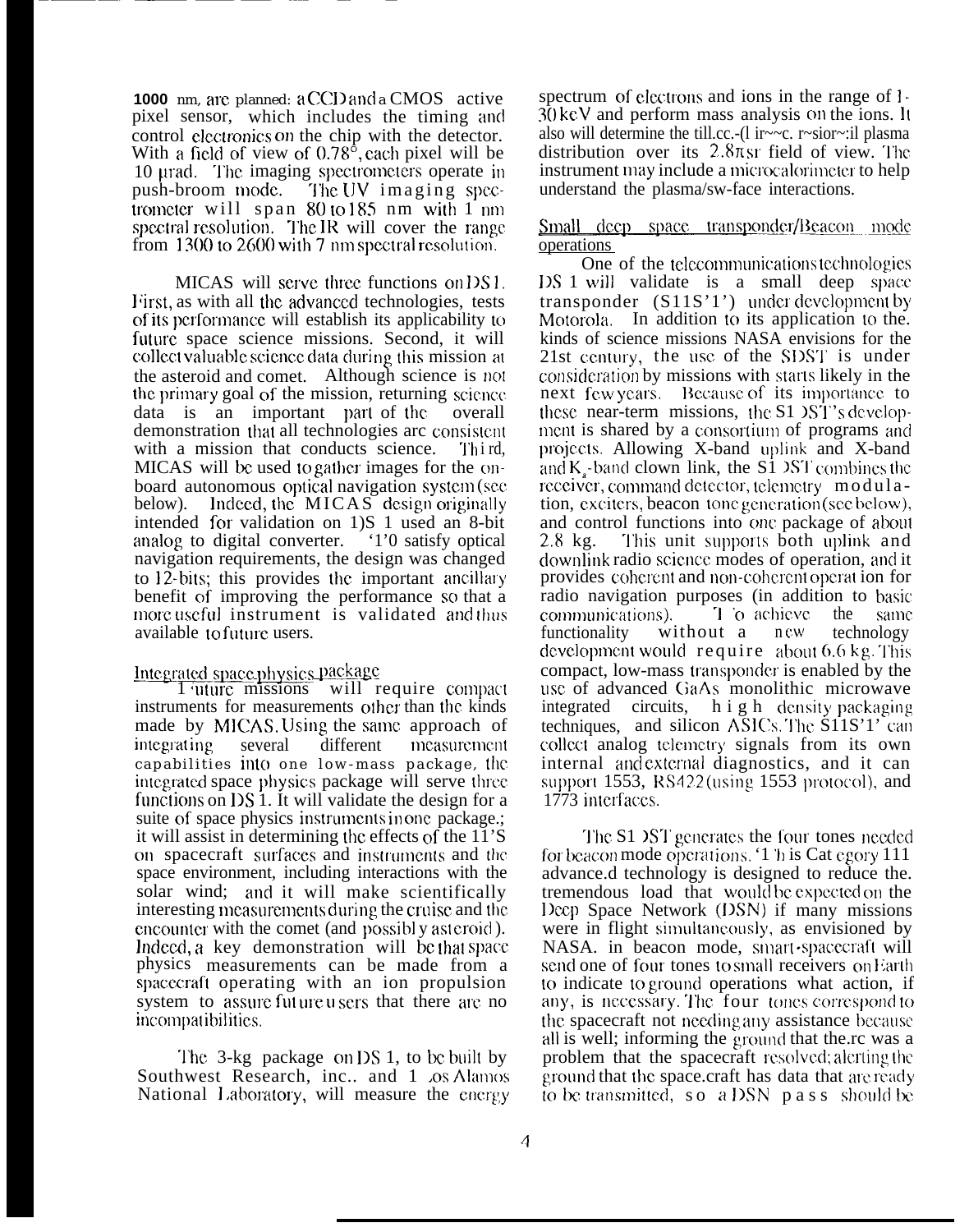**scheduled; and** requesting assistance because the spacecraft has encountered a problem it was unable to solve.

### Autonomous remote agent

.

9

Because operations are a significant cost in NASA science missions, NASA explicitly included autonomy in its guidelines to NMP. The team developing the autonomous s ystcm is drawn from JPL, Amex Research Center, the U SAF Phillips I ,aboratory, TRW, and clsewhere. DS 1 will validate not only a specific on-board autonomous operation capability, but, through careful design, it will represent an entire architectural approach that is expected to be applicable to a wide range of ful urc scicncc. missions. The architecture is illustrated in Figure 1. "1'hc s ystcm i ncorpomtcs a planning and scheduling engine which, by incorporating comprehensive knowledge of the spacecraft state, constraints on spacecraft operations, and the highlevel goals provided by the ground, generates a set of time-based and event-based act ivitics, known as tokens, that arc dclivcrcd m the executive. The executive expands the tokens to a sequence of commands that are issued directly to the appropriate destination on the spacecraft. The executive monitors the response to these commands and reissues or modifies them if the response is not what was planned.

The design is flexible enough to handle a variety of unexpected situations onboard, and its access to a much more complete description of the spacecraft state. than would be available. to ground controllers in a traditional operations concept allows it to make. better usc of on-board resources. A failure detection, identification, and rccovcry engine. allows rccovcry or work -arounds in the. presence of faults without requiring help from the ground except in extraordinary cases.



**ligure 1. Remote.** agent architecture. The concept of a remote agent is that instead of using rc.mote. control(from Earth), **there will be anagent of the.** controllers located on the **spat.cxrak '1 bus,** the ground defines what the desired **result is, and the onboard agent has the freedom to determine how and when to achieve it.** 

#### Autonomous optical navigation

A significant reduction in rcquircmcnts for DSN tracking of spacecraft will come from the placcmcnt of a complete navigation capability onboard the spacecraft.<sup>10</sup> The autonomous system to be validated on DS1 will navigate the spacecraft from shortly after injection through the counters with the asteroid and comet using data already rcsidcmt on the spacecraft or acquired and processed onboard. It determines when MICAS visible-channel images, each with a selected

asteroid (certain to be visi ble from the spacecraft) and known background stars, need to bc acquired and delivers its requests to the remote agent described above. The images will be collected along three to five lines of sight approximately every other day. Onboard image processing allows accurate. extraction of the apparent positions of the asteroids with respect to the stars. With asteroid ephemerides and star catalogs resident in the autonomous navigator, the spacecraft three-dimensional position is estimated.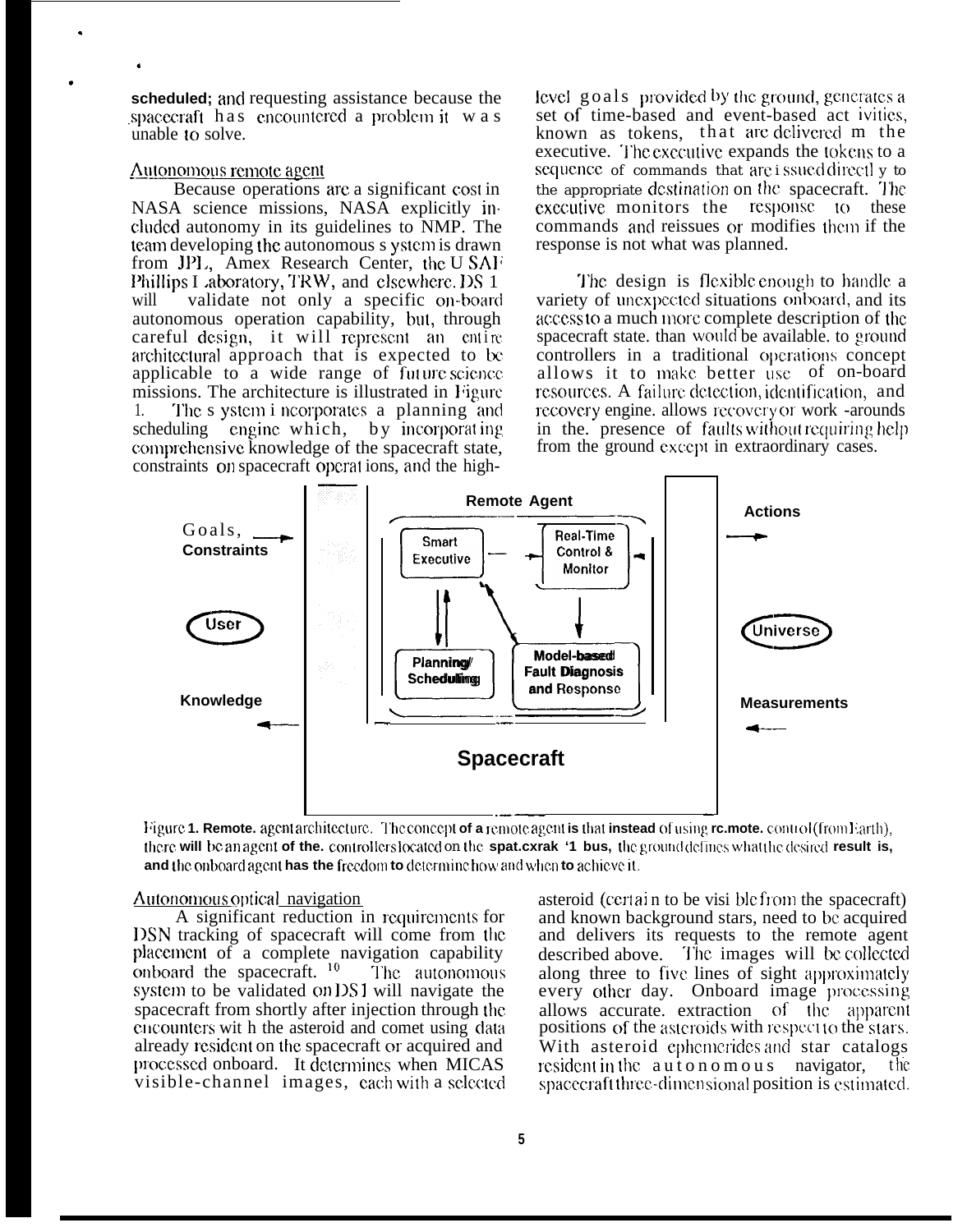The heliocentric orbit is computed with a sequence of these position determinations. The trajectory them is propagated to the encounter targets (an asteroid and comet), and course changes are generated by the maneuver design clement. in general, those course changes will be implemented through changes in the IPS thrust profile, but in certain cases described below, the maneuvers may be achieved with the small chemical propulsion system.

### Composite high gain antenna

The high gain antenna on  $DS 1$  is to be a 1.5 m graphite-composite parabola provided by Boeing.<sup>11</sup> At only 2.9 kg, it is less than 30% the mass of a comparable aperture. cassegrain antenna used for the Mars Global Surveyor. The antenna incorporates a dual central feed for X-band and K<sub>s</sub>-band operation, and it has the high surface accuracy required for the higher frequency. Achieving this high performance with low mass is crucial for missions of the 21st century.

### 31) stack processor

To reduce the packaging volume and mass of the electronics,  $1 > S$  1 will validate threedimensional stacked multichip modules (MCM). A processor MCM will have a RAD6000 processor fabricated with Loral's "51 ." rad-hard processing line and 2 MB of SRAM. Another MCM will usc stacked DRAM die. to provide 1 60 MB of extended memory. At 45 MI -lz (approximately 50 RISC MI PS) with 160MB of main memory, this will be the most capable rad hard processor flown. The solid state recorder resides on another slice, with 192 MB of nonvolatile flash memory and 64 MB of 1) RAM. A fourth MCM contains a bridge between the PCI busused to communicate within the stack and the spacecraft's VME bus. A 1773 bus interface is also included in this interface MCM.

The four MCMs are mounted with some ancillary electronics cm printed circuit boards which are then combined to form a "3D electronics stack." The stack is approximately 12 cm x 12 cm x 3 cm and is under 2. kg. - I or compatibilit y with DS 1 packaging, this stack is mounted  $011$  a VME board and resides in a VME card cage.

The validation of this unit on  $1$ )S 1 is a result of a cooperation between NMP, the USAF Phillips 1 aboratory, and a number of industrial

partners including oral, T R W, Lockheed Martin, Boeing, and SCC.

### MISS1ON

It was decided early in NM 1' that a complete validation of the technologies would require. flying them on missions that bore strong resemblance to science missions of the future. DS1's mission was focused on small bodies because of the great interest in exploring them in many future missions, the case in reaching some for this validation fright, the desire to avoid overlap with other programs such as the ongoing set of Mars missions, and the interest in conducting a mission that NASA's principal customer (the  $U S$ taxpayers) would find exciting. Because  $DS1$  is a technology-driven mission, formulation of candidate mission  $ty$   $p e s$  was dependent upon some of the technologies that were selected. The principal mission-driving technology is the ion propulsion system. In order to keep costs down, force the development of new management and design tools, and get results to users quickly, a launch between J a n u a r y and July 1998 was chosen.

Another constraint on the mission derives from the need to return results promptly to the future users. Except for tests of lifetime. most technologies could be evaluated on short missions as well as long ones, so it was decided that the primary mission should last no longer than about two years. This would allow sufficient time to conduct an exciting mission and to exercise the technologies under a wide range 01 conditions without forcing cager potential users to wait unreasonably long before being confidentabout the technologies. NASA has strongly sup ported a high risk mission for DS1 (and the other NMP mission s), and it advocates a particularly bold and exciting extended mission.

Four mission types were identified: launch into Earth orbit, followed by a spiral out to escape (possibly using a lunar gravity assist) and eventual flyby of a near-1; arlh asteroid; a combination asteroid and comet flyby; an asteroid rendezvous; and an asteroid flyby followed by a comet rendezvous. The last mission would require that the comet rendezyous he conducted during the extended mission because of the long flight time. Examples of each mission type were developed and comparisons were elucidated for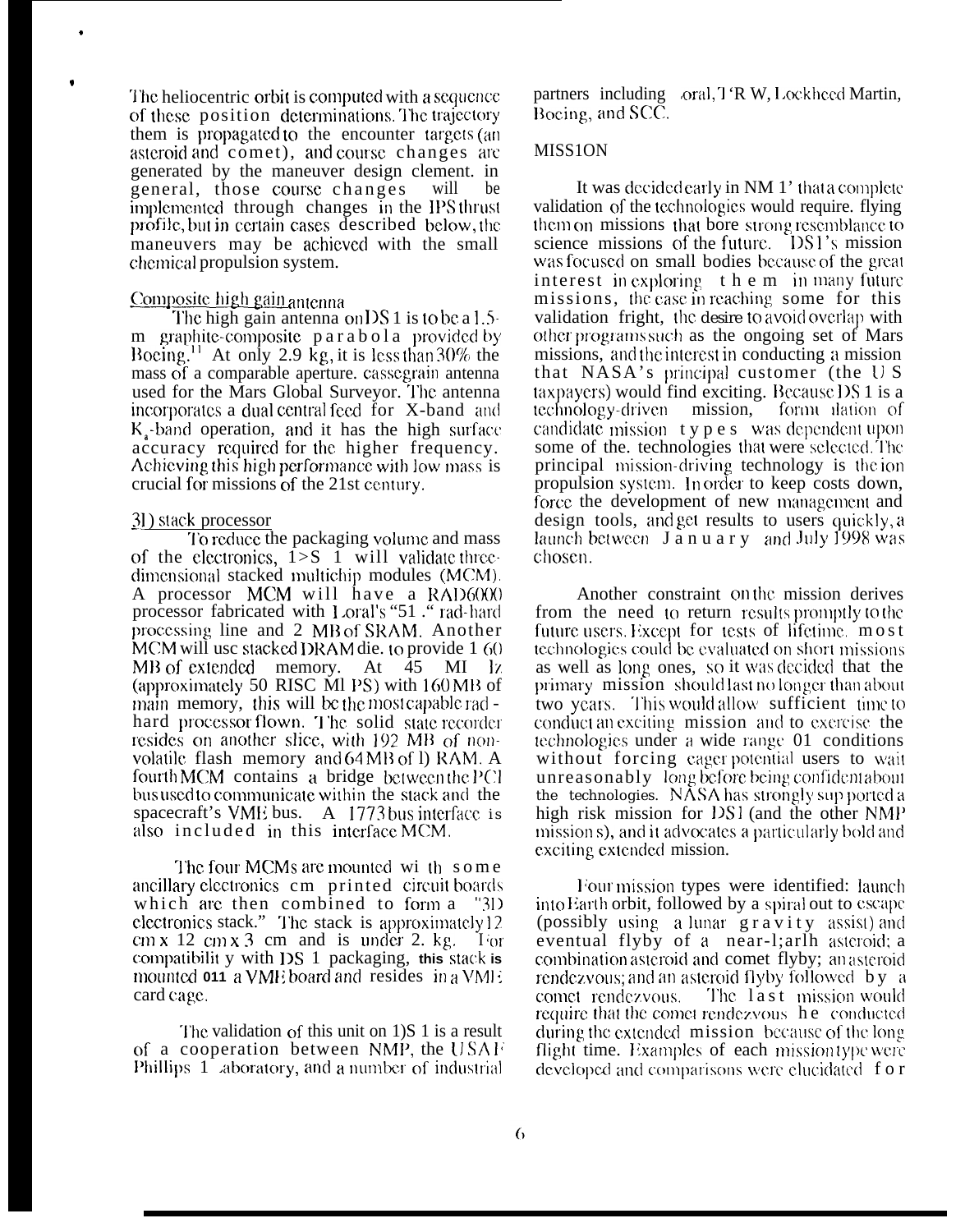evaluation by NASA. The combined asteroid and comet fl yby was selected.

'1'he final mission has not been chosen yet, but candidate pairs of targets arc under study. The selection of a specific mission will depend upon how well it suits the needs of those techno]ogics that are dcpcndemt upon the encounters for their validation, the negotiated capabilities of the spacecmft, and the capability of an affordable. launch vehicle. Once those criteria arc sat isfied, the relative scientific interest of the targets is evaluated so that, m the extent that it does not interfere with the primary goals, as much science is extracted from the mission as possible.

'1'he technologies that depend upon the encounters for their validation arc MICAS and the encounter portion of the optical navigation. MICAS needs an extended source that is visible throughout its spectral range. The autonomous navigation system needs bodies that can be seen in enough time that the spacecraft propulsion allows sufficient control authority to enable the accurate delivery the system is designed to achieve. The candidate missions arc being evaluated for how well each asteroid and comet combination satisfies. the rcquircmcnts of these technologies.

An example mission is shown in Figure 2. in this case, the launch date is 11 February 1998, although the low  $C_3$ 's for all of these missions and the great flexibility of the IPS allow launch opportunities of many months. This example is used to illustrate the kind of mission DS1 will fly and to provide. a context for describing some of the key activities during the mission. Other candidate missions will vary in the specific durations of different mission phases, but will  $\alpha$ essentially the same from the perspective of overall technology validation and mission profile. Ground-based determination of the. injected state will be used to generate and optimize an updated low-thrust trajectory that will be transmitted to the spacecraft. Thereafter, all navigation will be accomplished exclusively by the onboard autonomous navigation system. After thrusting for 124 days, the IPS is turned off to allow the spacecraft to coast for 71 days. During the cruise, approximately every other day the spacecraft will turn to collect its optical navigation images. I)uring times of lPS thrusting, this will require being off the thrust vector only for one to two hours; this is included in the trajectory

calculations, which assume only an 85% duty cycle for the IPS thrusting. The remainder of the time off the thrust vector is allocated to  $one 6$ -hour pass per week for communications with the  $DSN$ , thrusting to correct ei rors trajectory accumulated during scheduled thrust times, and faults during which the spacecraft may not be able to thrust. The 11'S thruster gimbal allows pointing of the thrust vector through the spacecraft center of mass, but the spacecraft attitude in two axes during IPS thrust is fixed by the need to achieve thrust in a particular direction.

Throughout the cruise, most of the technologies will exercised. Some simply will require regular activation and checks of their health. Othcrs, such as the solar arrays and telecommunications technologies, wil I require spacecraft maneuvers to evaluate their perform ance under different Sun or Earth viewing angles and thermal conditions.  $\mathbf{1}$  he remote agent will be responsible for the planning and execution of these tests.

On 13 Scptcmbcr 1998, the spacecraft will fly by asteroid 60531993 BW3 at about  $18 \text{ km/s}$ . This body is estimated to be  $2.1()()$  m in radius, and its spectral type has not been determined. In all missions under consideration, the deterministic thrust will be suspended from  $10$  days before closest approach  $(C/A)$  until 1 day after. This will allow more time, for optical navigation images of the target before  $C/A$  and for validating MICAS.  $(MICAS)$  is fixed on the spacecraft, so in general it cannot be pointed at the target while the  $1 \text{ PS is}$ thrusting in the needed direct ion.) It also allows more time for collecting science data. This hiatus is important because the accumulation of trajectory error from the small noise in the IPS thrust will be eliminated, thus allowing the navigation system to deliver the spacecraft to a flyby distance of shout. 50 km, with a likely error of less than ?() km. I )uring the finnl approach, the navigation system will generate trajectory correction maneuver plans. If it determines that a maneuver needs to be executed for which the IPS dots not provide enough control authority (approximately  $10$ )  $m/s/day$ ) or which requires the IPS to thrust in an attitude that  $i \simeq$  unacceptable (because, fOJ" example, it violates Sun pointing for MICAS or thermal constraints on the II'S power processing unit), it can request a small maneuver  $(-10 \text{ m/s})$ from the hydrazine attitude control system.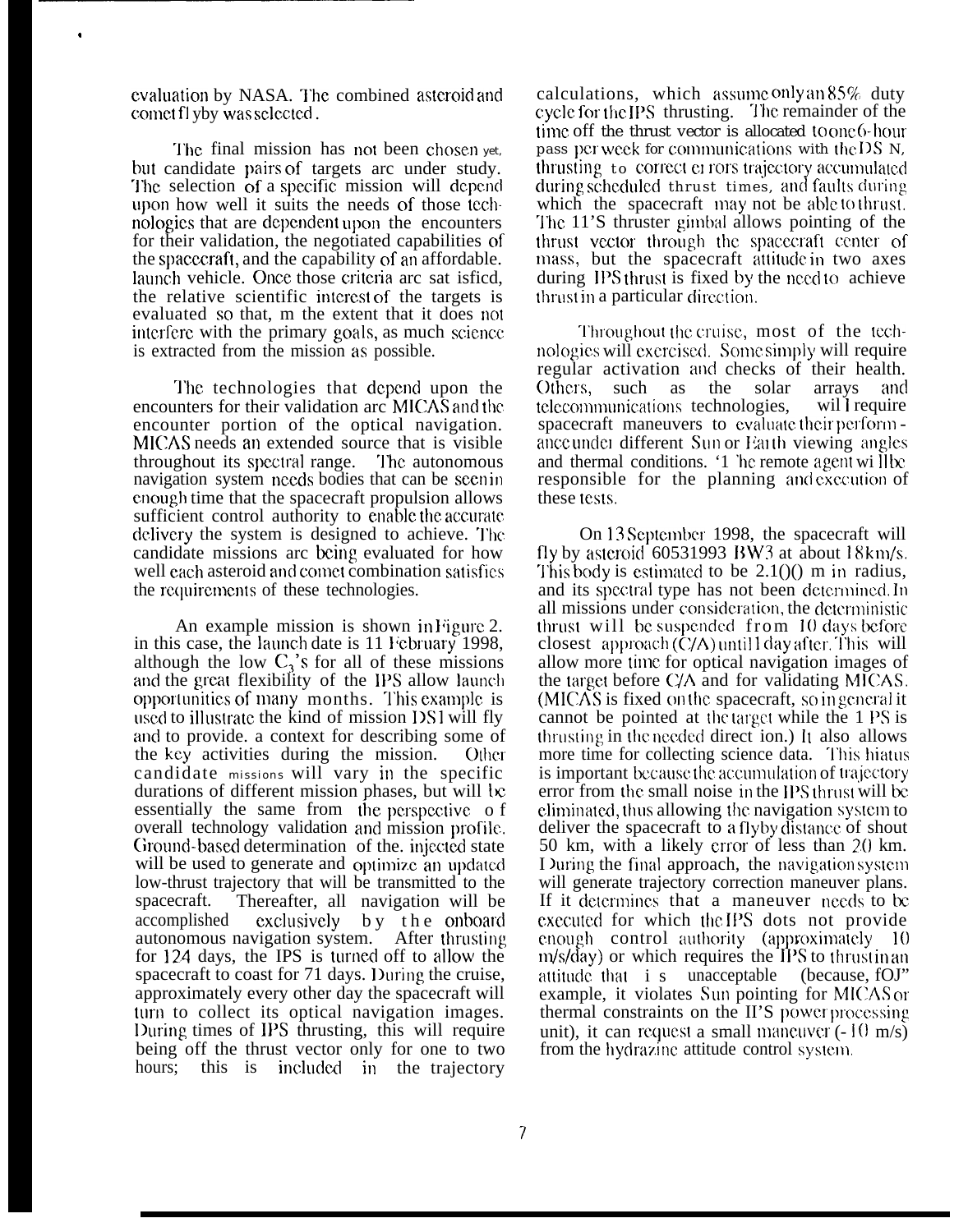



The asteroid encounter will allow an opportunity to gather science data cm the size, shape, spin state, geomorphology, and the chemical composition of the surface material. It may also be possible to constrain the interaction of the body with the solar wind.

The deterministic thrust on this mission terminates 427 days after launch. By then, the spacecraft will have used about 52  $kg$  of  $Xe$  to provide a total velocity change of over 4 km/s. Shortly after the beginning of the new millennium, after 690 d a y s of flight, the spacecraft encounters comet P/I'empel1. The encounter occurs on 2. J anuary 2000, just one month after the comet's perihelion. The flyby speed is about 8 km/s, and the navigation system will use images of the coma and finally the nucleus to calculate corrections to the trajectory for a close flyby. Science data at the comet (hat may be collected include the structure and composition Of the coma and tail, interaction with the solar wind and the same kind of characterization of the nucleus as at the asteroid.

The primary mission ends with t h e completion of the comet encounter. Most mission candidates allow another encounter, usually with another asteroid, within 4 years of launch. In some cases, a comet encounter is possible, and a return to the Earth/moon may be possible. impacts with the small bodies may be attempted.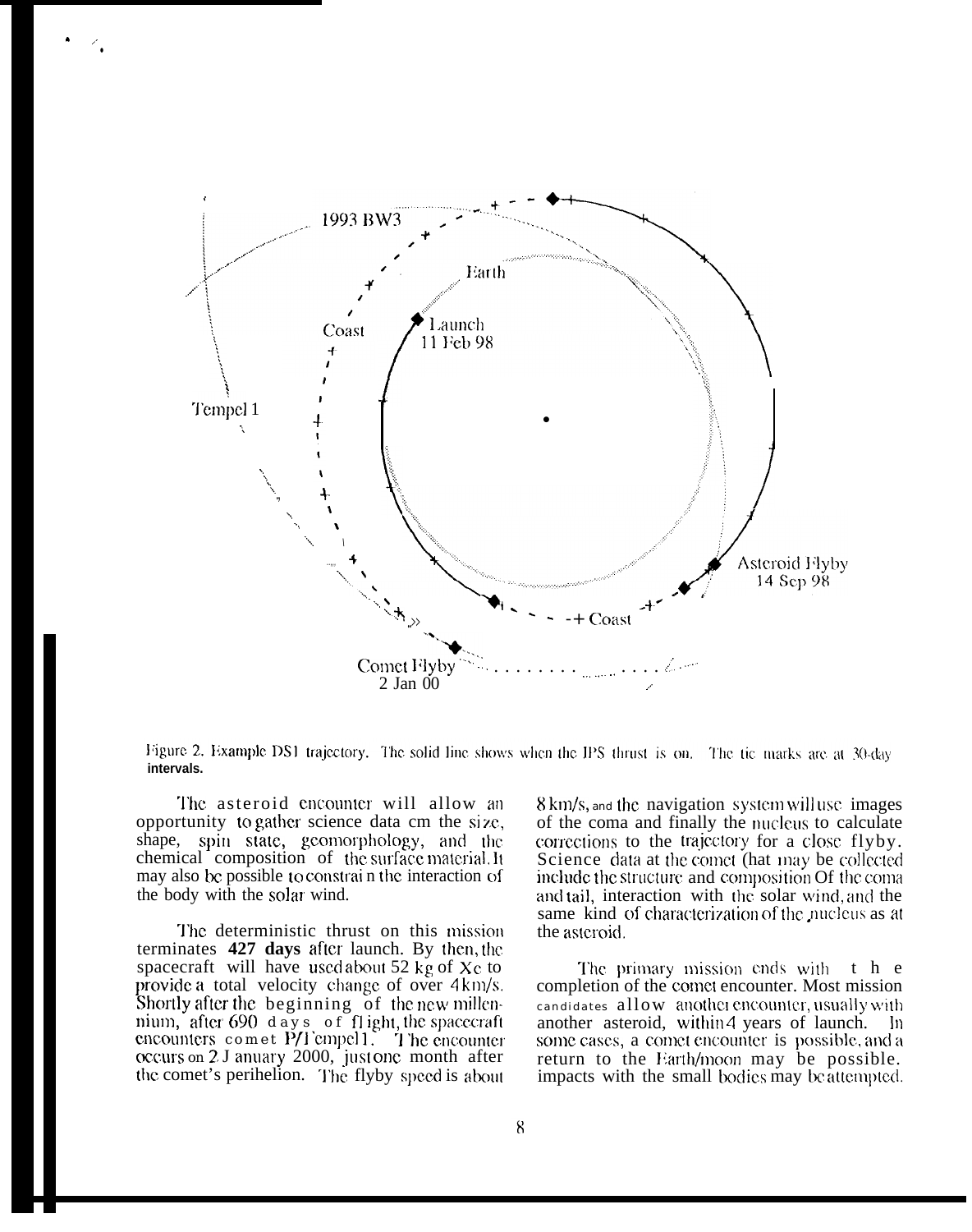In addition, during the extended **mission,**  $extremely$  stressing tests may be conducted of the advanced technologies that arc not reasonable during the primary mission. The operation of the. spacecraft that is under ground control may be turned over to students.

# **SPACECRAFT**

●

,

✎

Clearly there arc not enough advanced technologies to compose an entire spacecraft. Because the focus of IJS 1 is on the validation of these technologies for future missions, not on building a complete spacecraft representative of those to be used in future science missions, the remainder of the spacecraft ut ilizcs exist ing lowcost components. As part of the agreement with

NASA that this will bc a high risk, low-cost mission, the spacecraft is principally single siring with Class Bparts. Wherever possible, standard interfaces arc used. "1'hc design is driven by the necds of the advanced technologies and the technology-driven mission.

The spacecraft structure is an aluminum space frame base. on the three Miniature Seeker '1'ethnology integration (MS"l'1) spacecraft built by Spectrum Astm for BMDO. With most of the components and boxes mounted on the exterior of the bus, their accessibility simplifies replacement during ATI.0. Thermal control is accomplished with standard multilayer insulation, heaters, and radiators,



#### **};igurc 3. 1)S 1 in flight configuration.**

sen sor heads distribute] to provide near]  $y \, 4\pi s r$  a VMH backplane. coverage; two inertial reference units, each sensitive in two axes; and one wide field of view The spacecraft is launched on an  $1 \text{ } MLV2$ . star tracker. A hydrazine reaction control system class launch vehicle with a Star 48 upper stage.

advanced technology microelectronics,

Attitude control sensors include five Sun enclosed in the integrated electronics module with .

provides three-axis stabilization. The injected mass will be approximately 365 kg, including 50 kg of  $Xc$  and 20 kg of hydrazinc. A Most of the electronics, including the view of the deployed spacecraft is in  $1$  igure 3.